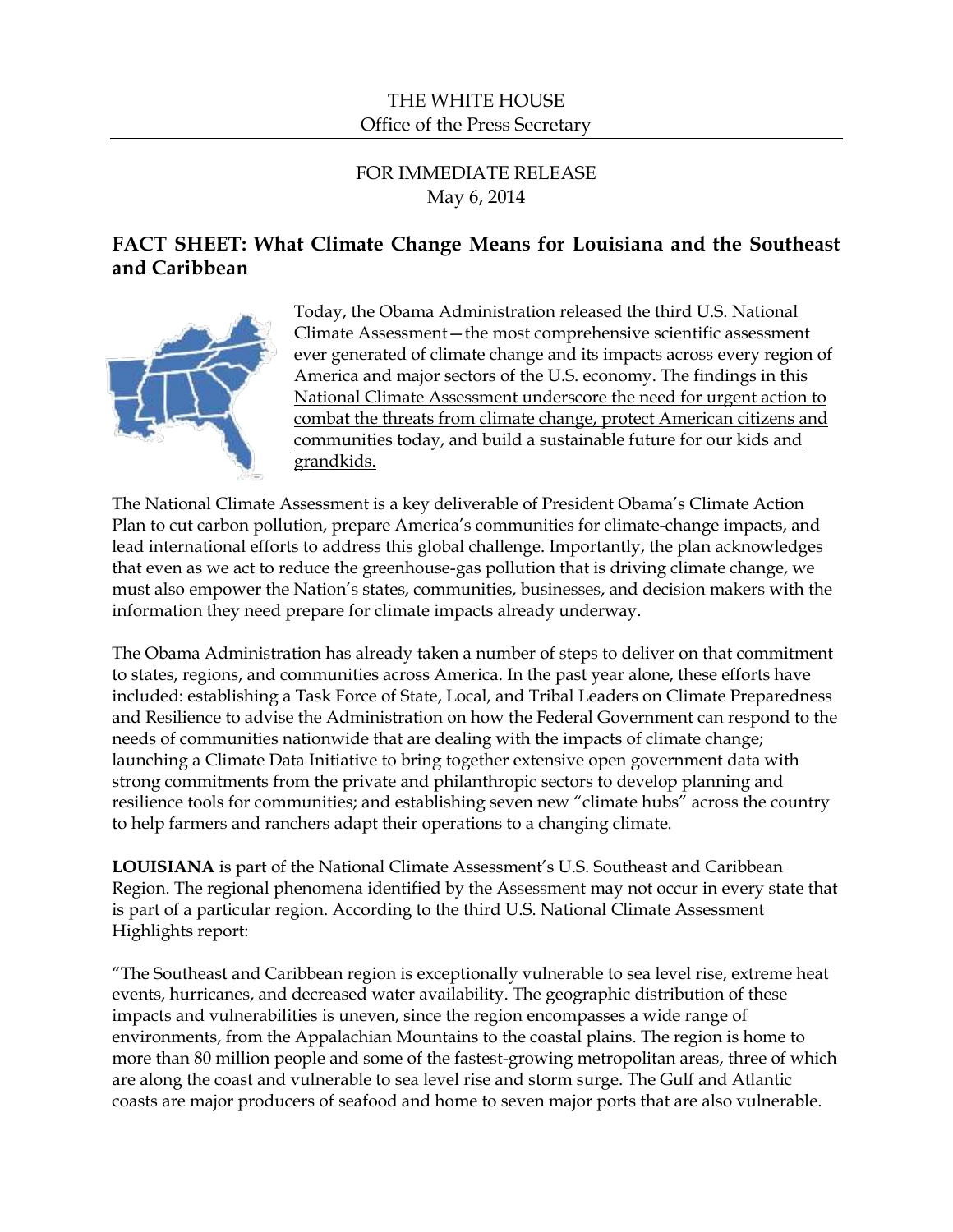The Southeast is a major energy producer of coal, crude oil, and natural gas, and is the highest energy user of any of the National Climate Assessment regions.

The Southeast warmed during the early part of last century, cooled for a few decades, and is now warming again. Temperatures across the region are expected to increase in the future. Major consequences include significant increases in the number of hot days (95°F or above) and decreases in freezing events. Higher temperatures contribute to the formation of harmful air pollutants and allergens. Higher temperatures are also projected to reduce livestock and crop productivity. Climate change is expected to increase harmful blooms of algae and several disease-causing agents in inland and coastal waters. The number of Category 4 and 5 hurricanes in the North Atlantic and the amount of rain falling in very heavy precipitation events have increased over recent decades, and further increases are projected." (NCA Highlights, p. 72)

## **Regional Findings of the Third U.S. National Climate Assessment: SOUTHEAST**

- "Sea level rise poses widespread and continuing threats to both natural and built environments and to the regional economy.
- Increasing temperatures and the associated increase in frequency, intensity, and duration of extreme heat events will affect public health, natural and built environments, energy, agriculture, and forestry.
- Decreased water availability, exacerbated by population growth and land-use change, will continue to increase competition for water and affect the region's economy and unique ecosystems." (NCA, Ch. 17: Southeast)

## **Selected Findings and Information from the Third U.S. National Climate Assessment Relevant to LOUISIANA**

- **Ecosystems: "**The pace of sea level rise will increasingly lead to inundation of coastal wetlands in the region. Such a crisis in land loss has occurred in coastal Louisiana for several decades, with 1,880 square miles having been lost since the 1930s as a result of natural and man-made factors. With tidal wetland loss, protection of coastal lands and people against storm surge will be compromised." (NCA, Ch. 17: Southeast)
- **Agriculture:** "The impacts of sea level rise on agriculture derive from decreased freshwater availability, land loss, and saltwater intrusion. Saltwater intrusion is projected to reduce the availability of fresh surface and groundwater for irrigation, thereby limiting crop production in some areas. Agricultural areas around Miami-Dade County and southern Louisiana with shallow groundwater tables are at risk of increased inundation and future loss of cropland with a projected loss of 37,500 acres in Florida with a 27-inch sea level rise, which is well within the 1- to 4-foot range of sea level rise projected by 2100." (NCA, Ch. 17: Southeast)
- **Infrastructure: "**Large numbers of cities, roads, railways, ports, airports, oil and gas facilities, and water supplies are at low elevations and potentially vulnerable to the impacts of sea level rise. For instance, New Orleans, with roughly half of its population living below sea level, is especially at risk. Louisiana State Highway 1, heavily used for delivering critical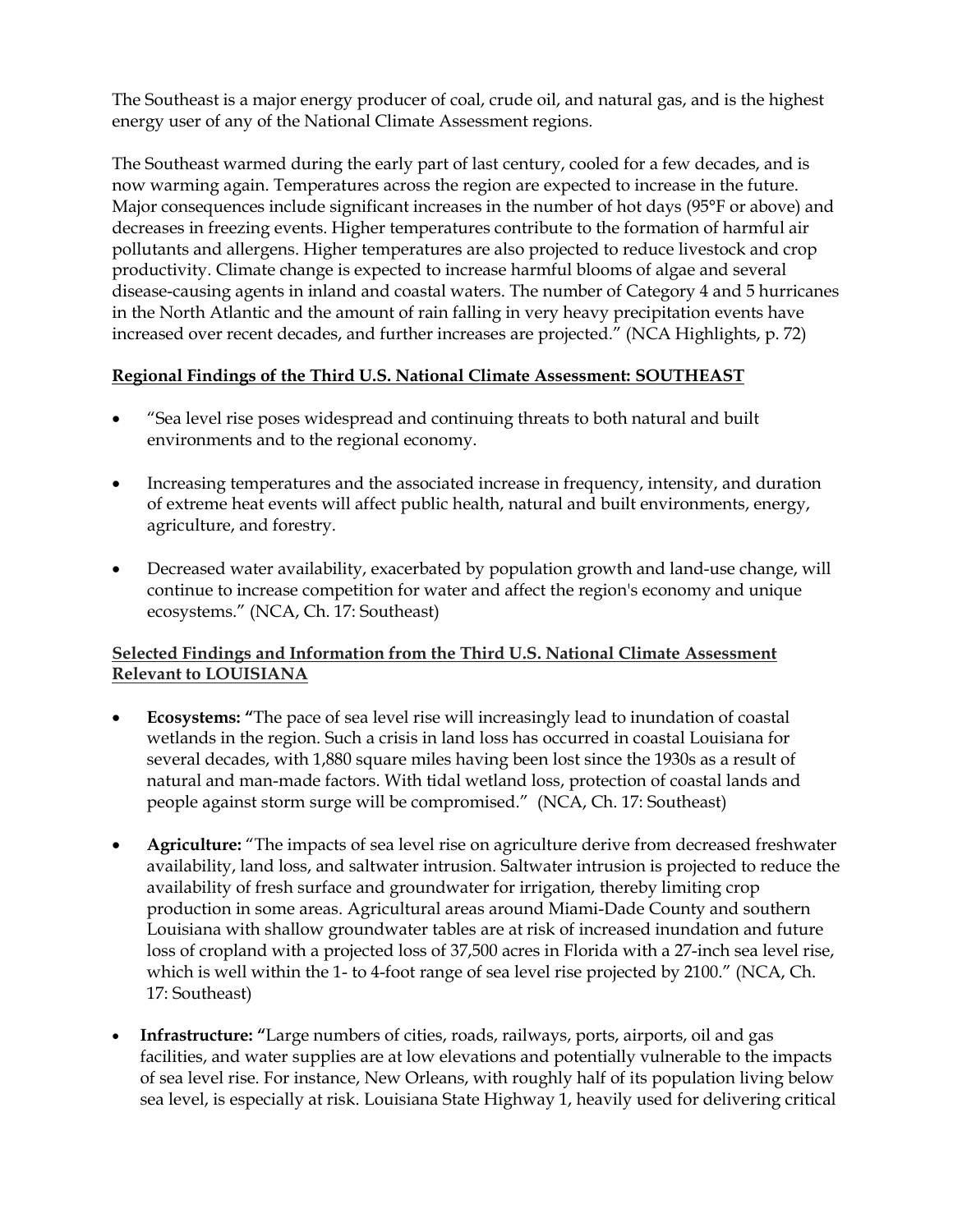oil and gas resources from Port Fourchon, is literally sinking, resulting in more frequent and more severe flooding during high tides and storms. The Department of Homeland Security estimated that a 90-day shutdown of this road would cost the nation \$7.8 billion." (NCA, Ch. 17: Southeast)

- **Sea Level Rise:** Nationally, "more than 5,790 square miles and more than \$1 trillion of property and structures are at risk of inundation from sea level rise of two feet above current sea level – an elevation which could be reached by 2050 under a high rate of sea level rise of approximately 6.6 feet by 2100, 20 years later assuming a lower rate of rise (4 feet by 2100), and sooner in areas of rapid land subsidence.Roughly half of the vulnerable property value is located in Florida, and the most vulnerable port cities are Miami, Greater New York, New Orleans, Tampa-St. Petersburg, and Virginia Beach." (NCA, Ch. 25: Coastal)
- **Coasts: "**According to a recent study co-sponsored by a regional utility, coastal counties and parishes in Alabama, Mississippi, Louisiana, and Texas already face significant losses that annually average \$14 billion from hurricane winds, land subsidence, and sea level rise. Future losses for the 2030 timeframe could reach \$18 billion (with no sea level rise or change in hurricane wind speed) to \$23 billion (with a nearly 3% increase in hurricane wind speed and just under 6 inches of sea level rise). Approximately 50% of the increase in the estimated losses is related to climate change. The study identified \$7 billion in costeffective adaptation investments that could reduce estimated annual losses by about 30% in the 2030 timeframe." (NCA, Ch. 17: Southeast)
- **Transportation: "**Relative sea level rise will be greater along some coasts (such as Louisiana, Texas, and parts of the Chesapeake Bay), and this will have significant effects on transportation infrastructure, even without the coupling with storms, due to regional land subsidence (land sinking or settling). Ports and harbors will need to be reconfigured to accommodate higher seas. Many of the nation's largest ports are along the Gulf Coast, which is especially vulnerable due to a combination of sea level rise, storm surges, erosion, and land subsidence." (NCA, Ch. 5: Transportation)
- **Tribes: "**Tribal communities in coastal Louisiana are experiencing climate change induced rising sea levels, along with saltwater intrusion, subsidence, and intense erosion and land loss due to oil and gas extraction, levees, dams, and other river management techniques, forcing them to either relocate or try to find ways to save their land." (NCA, Ch. 12: Indigenous Peoples)
- **Forests:** Forest disturbances caused by insects and pathogens are altered by climate changes due to factors such as increased tree stress, shifting phenology, and altered insect and pathogen lifecycles. Current knowledge provides limited insights into specific impacts on epidemics, associated tree growth and mortality, and economic loss in the Southeast, though the overall extent and virulence of some insects and pathogens have been on the rise (for example, Hemlock Woolly Adelgid in the Southern Appalachians), while recent declines in southern pine beetle (*Dendroctonus frontalis* Zimmerman) epidemics in Louisiana and East Texas have been attributed to rising temperatures. Due to southern forests' vast size and the high cost of management options, adaptation strategies are limited, except through post-epidemic management responses – for example, sanitation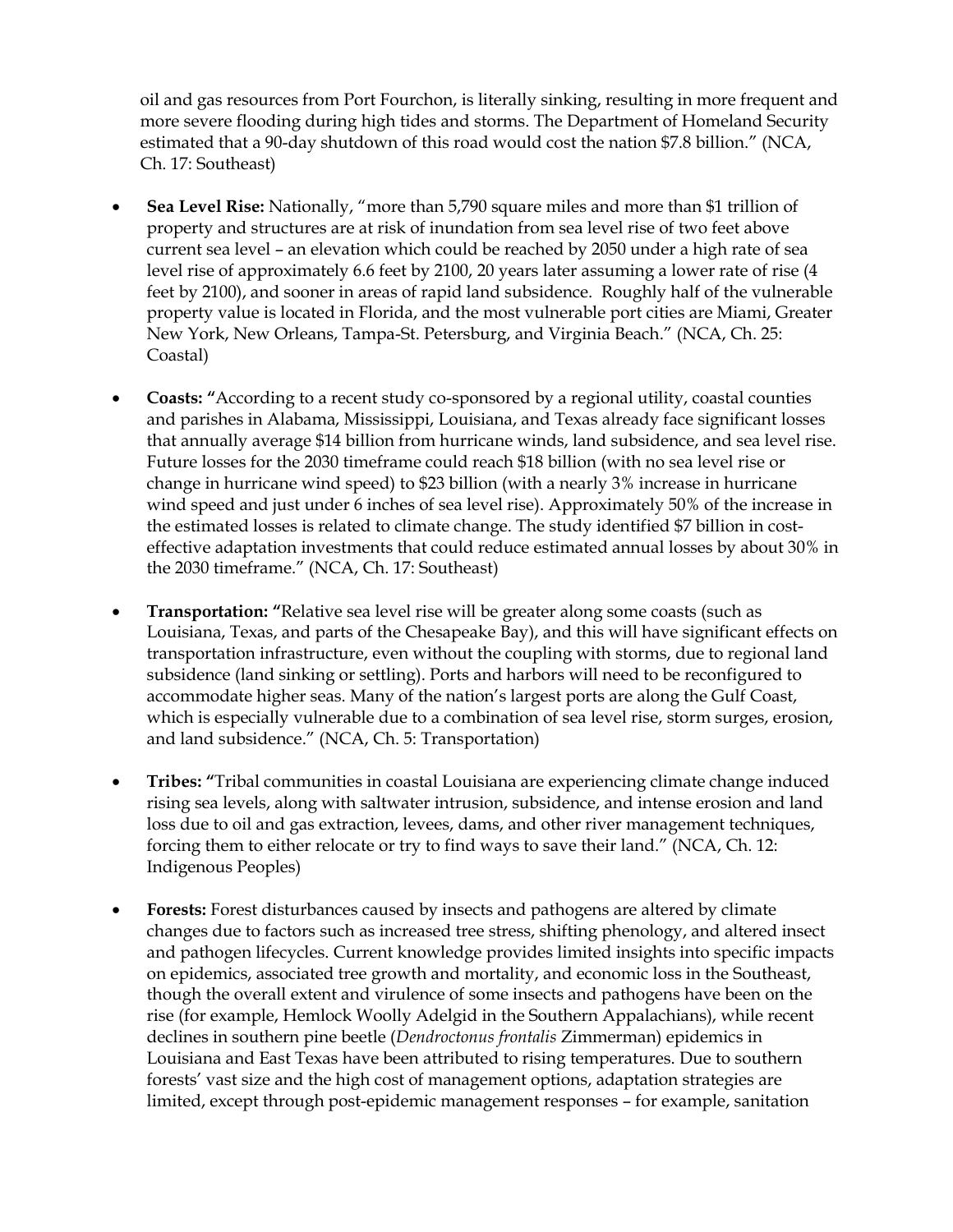cuts and species replacement.

 **Adaptation:** Louisiana's "*Comprehensive Master Plan for a Sustainable Coast 2012* includes both protection and restoration activities addressing land loss from sea level rise, subsidence, and other factors over the next 50 years." (NCA, Ch. 28: Adaptation)

#### **Examples of Efforts Underway in LOUISIANA to Address Climate Change**

In **LOUISIANA**, many efforts are already underway to mitigate and respond to the impacts of climate change, including:

#### **Preparing Communities for the Consequences of Climate Change:**

Many important preparedness, resilience, and adaptation efforts are already being led by local, state, and regional entities across the country. Mechanisms being used by local governments to prepare for climate change include: land-use planning; provisions to protect infrastructure and ecosystems; regulations related to the design and construction of buildings, road, and bridges; and preparation for emergency response and recovery. These local adaptation planning and actions are unfolding in municipalities of different sizes, and regional agencies and regional aggregations of governments are also taking actions. And States have also become important actors in efforts related to climate change.

#### **Cutting Carbon Pollution in Louisiana:**

In 2012, power plants and major industrial facilities in Louisiana emitted more than 140 million metric tons of carbon pollution—that's equal to the yearly pollution from more than 29 million cars. Through the Climate Action Plan and state initiatives, there are many efforts already underway to mitigate and respond to the impacts of climate change in Louisiana, including:

- *Investing in Clean Energy*: Since President Obama took office, the U.S. increased solarelectricity generation by more than ten-fold and tripled electricity production from wind power. Since 2009, the Administration has supported tens of thousands of renewable energy projects throughout the country, including more than 2,390 in Louisiana, generating enough energy to power more than 6,000 homes.
- *Improving Efficiency:* Using less energy to power our homes, businesses and vehicles is critical to building a clean and secure energy future. President Obama has made essential investments in research and development for energy efficiency advances, and set new standards to make the things we use every day – from cars to microwaves – more efficient.
	- o President Obama established the toughest fuel economy standards for passenger vehicles in U.S. history. These standards will double the fuel efficiency of our cars and trucks by 2025, saving the average driver more than \$8,000 over the lifetime of a 2025 vehicle and cutting carbon pollution.
	- o Since October 2009, the Department of Energy and the Department of Housing and Urban Development have jointly completed energy upgrades nearly two million